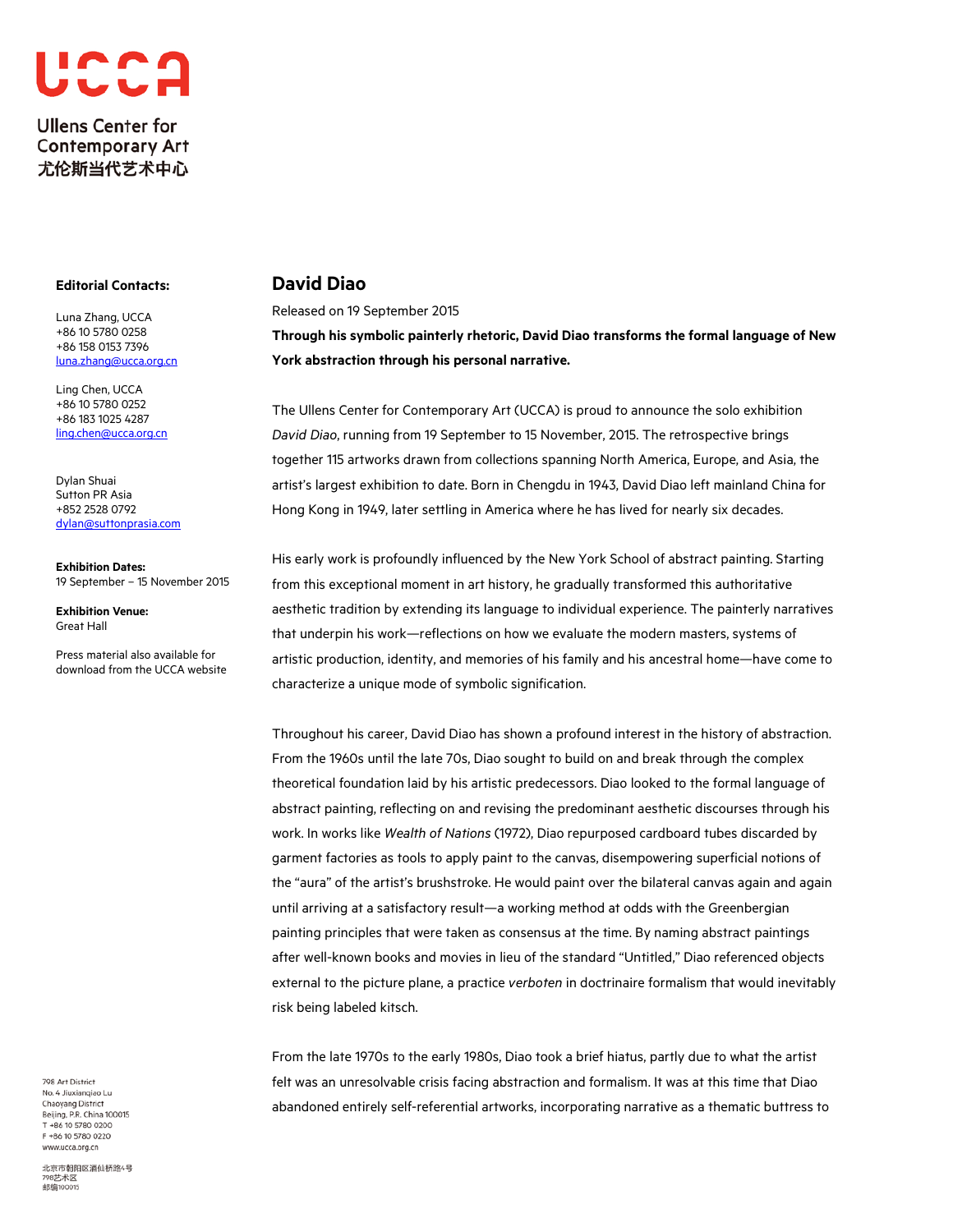

> the painting's composition. The 1984 work *Glissement*, which appears in this exhibition, is a landmark piece from this period. Based on a renowned photograph of Kazimir Malevich's landmark presentation in "The Last Futurist Exhibition of Paintings 0.10," Diao overlays the paintings that comprised this spatial installation onto a single, compressed canvas. Diao's fluid sense of time and space sits at odds with Malevich's rejection of figurative reproduction, even as they both pursue extreme flattening in two-dimensional art. Writing in *Artforum*, renowned critic Thomas Lawson said of this piece, "With the work *Glissement*, [David Diao] reinvented his practice as a droll examination of shifting realities in art, history and personal experience." Himself an adroit observer of modernist art, Diao began to see art and the history that surrounds it as a game, as something to be engaged in contest. In the *Little Suprematist Prisons*, Diao attempts to reconcile the formal styles of Kazimir Malevich and Robert Motherwell in the same compositions, putting the two painters into a putative conversation. Though often considered within the same modernist tradition, Russian abstract art, once at the forefront of European abstract painting, was largely dismissed in Clement Greenberg's Cold War-tinged narrative of formalism. Similarly, in *Tree* (1988) Diao writes the names of several modern artists on the sprawling geometry of Malevich's *Suprematism (Supremus #50)* as if it were a broken genealogy of European abstract art, relationships of influence in disarray.

> Other works address the systems that support art, in particular institutions tasked with critically evaluating artists. Most prominent among these is a series of canvases based on the art of Barnett Newman, one of Diao's artistic idols. In 1990 Diao read that in his 27-year career, Newman only painted 120 artworks in the style for which he was known. Fascinated by the disparity between Newman's enormous influence and relative paucity of works, Diao began to research various metrics related to Newman's output, displaying this information in a series of graphical paintings. These seemingly "abstract" paintings suggest that quantitative measures of an artist's practice amount to nothing more than trivial bits of information, immaterial to the true value of art. At the time he was making these works, Diao was also over twenty years into his own career, prompting him to consider his life and work with Newman's as an implicit foil. In *Résum*é (1991), the artist depicts his complete exhibition history as a series of lists by year; in the same vein, he also began incorporating other aspects of his career—studio floor plans, sales records, positive and negative reviews—into his artworks. The banal realities that underlie the life of the artist are thus transformed into a language of symbols. In doing so he deconstructs the romantic notion of the artist as solitary genius, replacing it with the banal realities of a career with its ups and downs. The exhibition's Chinese title is in part inspired by the artwork *David Diao: A Retrospective (Chinese)* (1995), one of a series of paintings of

798 Art District No. 4 Jiuxiangiao Lu Chaoyang District Beijing, P.R. China 100015 T +86 10 5780 0200 F +86 10 5780 0220 www.ucca.org.cn

北京市朝阳区酒仙桥路4号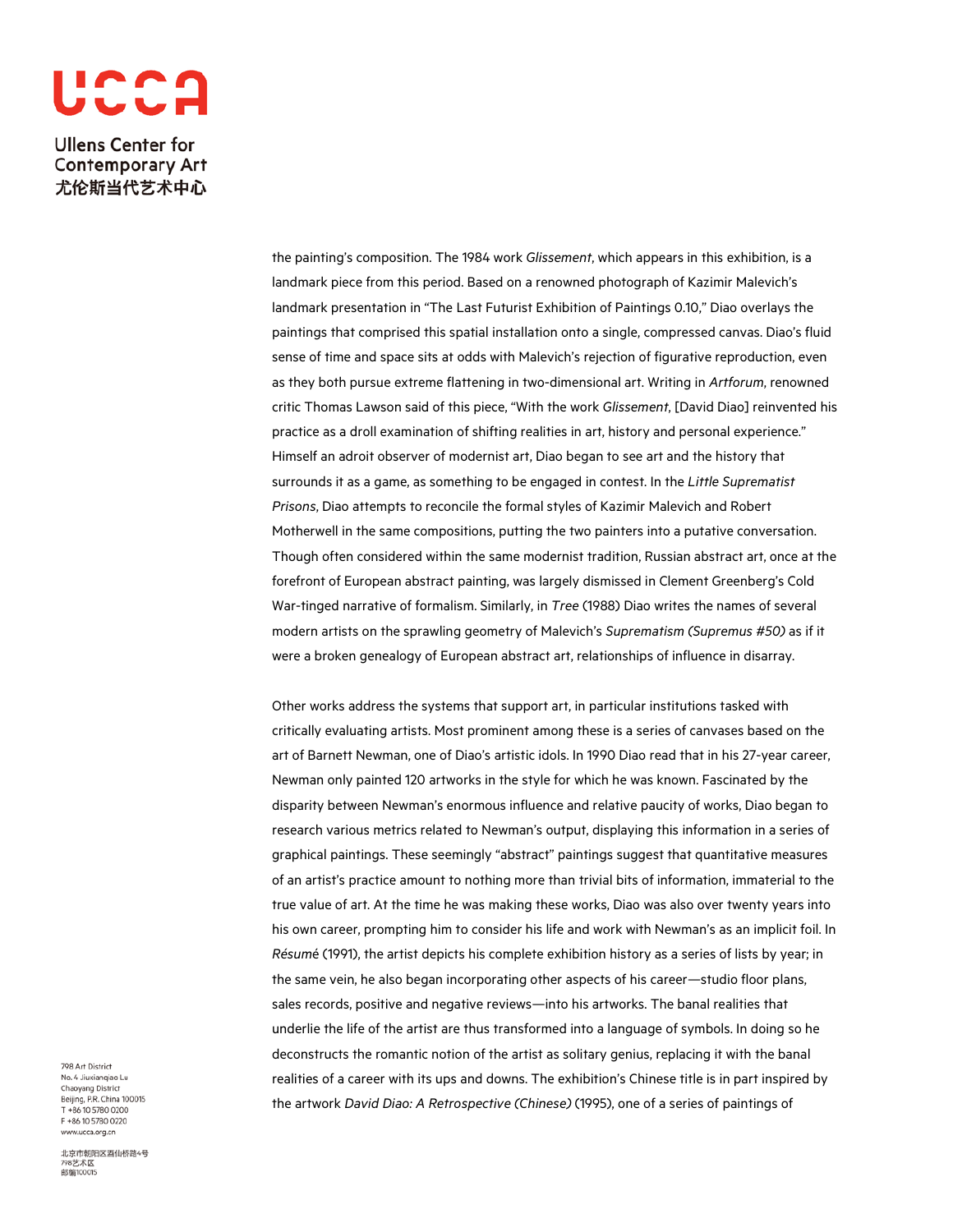

> "invitations" to imaginary exhibitions at major institutions including MoMA and the Centre Pompidou.

Other works from the 1990s engage directly with then-current conversations around multiculturalism and identity politics. In pieces such as *Twin Dragons* (1999) and *The Bitter Tea of General Yen* (1994), Diao mobilizes imagery including film stills of Bruce Lee (considered by Diao "the most famous Asian man in American culture") and the Swedish actor Nils Asther playing a Shanghai warlord in a 1933 Hollywood film. In *Pardon Me, Your Chinoiserie is Showing* (1993), he makes a textual image from a riposte to a leading French curator's misguided comment during a meeting that "you're not really a Chinese artist."

Since the mid-2000s, Diao's art has taken a more autobiographical tack. Faced with his first solo exhibition in Beijing in 2008, and understanding that local audiences might not be as familiar with the modernist histories he often addresses, Diao artist decided to meet them halfway by using his childhood home—the Da Hen Li House in Chengdu—as the subject of a major cycle of paintings. For this project, Diao interviewed several of his family members now living in the U.S., turning their (often conflicting) recollections and other supplementary materials into a group of paintings that implicitly concedes the impossibility of objective truth, particularly where memory is concerned. In his most recent works, Diao depicts memories of his childhood in Hong Kong, where he lived on Chatham Road in Tsim Sha Tsui from 1949 to 1955. With these paintings, Diao, one of the most introspective contemporary artists to emerge in the past few decades, connects his practice to the artistic ecology of China.

## **About the Exhibition**

*David Diao* is curated by UCCA Director Philip Tinari with Felicia Chen, and designed by Christian Bjone. The exhibition catalogue is published with support from Frank F. Yang Art and Education Foundation, ESLITE GALLERY, and Artron Art (Group) Co., Ltd. Airline sponsorship comes from AIR CHINA. Coinciding with the public opening is an exhibition symposium entitled "David Diao: Which Way Up?" Other programs include "Building Memory: David Diao's Return to Da Hen Li House," "David Diao, American Artist—Forum on Late Twentieth Century American Painting," and a series of screenings entitled "David Diao: Documents of Diaspora."

### **About the Artist**

A transplant to New York via Hong Kong, David Diao (b. 1943, Chengdu) graduated from Kenyon College in 1964 and has taught at Hampshire College, The Cooper Union, and the

798 Art District No. 4 Jiuxiangiao Lu Chaoyang District Beijing, P.R. China 100015 T +86 10 5780 0200 F +86 10 5780 0220 www.ucca.org.cn

北京市朝阳区酒仙桥路4号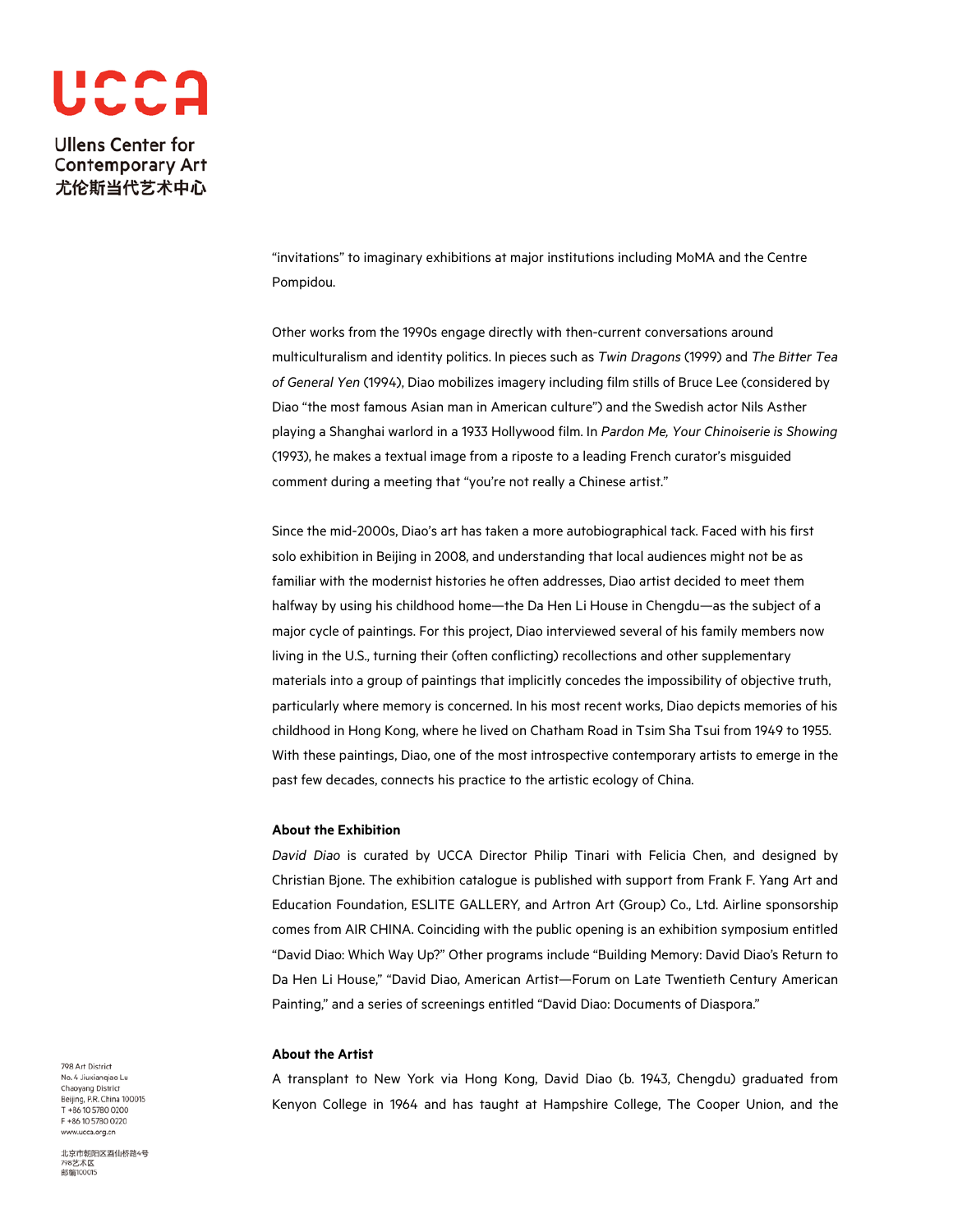

> Independent Study Program of the Whitney Museum of American Art. Diao has a long history of notable exhibitions, most recently including the Whitney Biennial 2014 and a solo exhibition at the Aldrich Contemporary Art Museum. His works have been collected by the Whitney Museum of American Art, the San Francisco Museum of Modern Art, the Museum of Modern Art, Hirshhorn Museum, and M+, Hong Kong. In 2014, the University of Strasbourg hosted a seminar focused on his work.

#### **About the Ullens Center for Contemporary Art**

The Ullens Center for Contemporary Art (UCCA) is an independent, not-for-profit art center serving a global Beijing public. Located at the heart of Beijing's 798 Art District, it was founded by the Belgian collectors Guy and Myriam Ullens and opened in November 2007. Through a diverse array of exhibitions with artists Chinese and international, established and emerging, as well as a wide range of public programs, UCCA aims to promote the continued development of the Chinese art scene, foster international exchange, and showcase the latest in art and culture to hundreds of thousands of visitors each year.

798 Art District No. 4 Jiuxiangiao Lu Chaoyang District Beijing, P.R. China 100015<br>T +86 10 5780 0200 F +86 10 5780 0220 www.ucca.org.cn

北京市朝阳区酒仙桥路4号<br>798艺术区<br>邮编100015